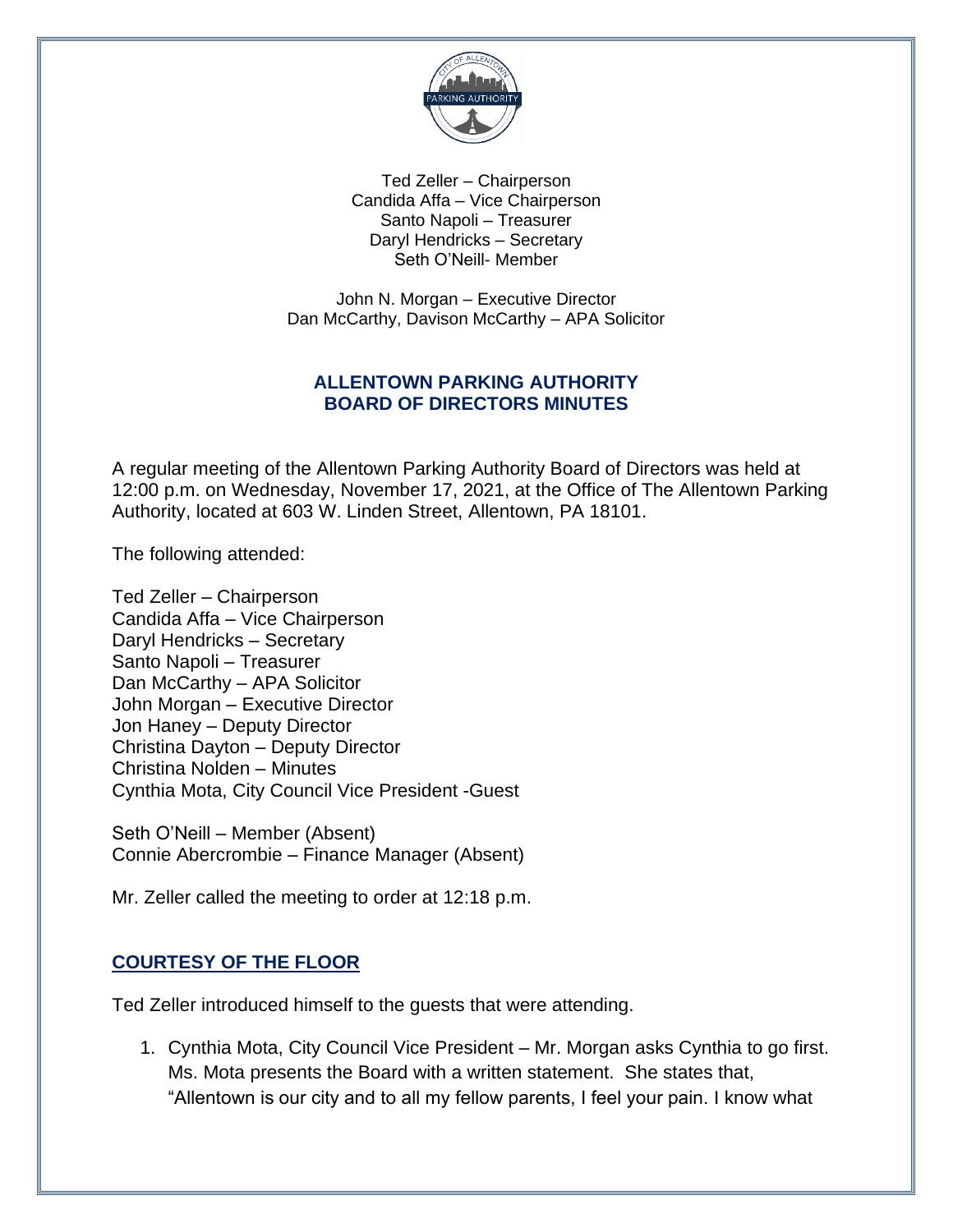it's like to have me or my father-in-law ticketed while waiting to pick up my children. Being a member of City Council does not make me immune to financial attacks being waged against our community and that is really the way I feel. Families are already struggling to make ends meet. A \$10.00 ticket could affect how the families are able to eat that day. Multiple tickets can throw the entire month into a frenzy. With food prices and inflation, every dollar counts. We are all counting our money more than ever. This is an opportunity for the Parking Authority to show a little compassion. We understand that holding up traffic causes difficulties in the flow of cars, but there has to be a better way than financially penalizing poverty-stricken families. The Parking Authority can take time to find solutions, and again like I mentioned before solutions with City Council members, solutions with traffic control, solutions with the community. We cannot work alone when creating solutions. Since the pandemic, we have seen the income decrease and a couple of us could use relief. We need to make sure our parking people are not being insensitive in meeting a ticket quota. They should be rewarded for the compassion they extend our citizens, especially during a time of crisis. We are all in the community, but it does not feel that way when we are divided by our financial status. She states that she knows many of the people at the meeting. She says she believes the Board will do what is right by the community. She mentions she has a child at the Charter. She suggests looking at the Charter. She says the solutions may not be right away, but something needs to happen fast.

Mr. Zeller clarifies that Ms. Mota is talking about the Academy of the Arts located on Union Street, that is by Church and Hickory and South 6<sup>th</sup> Street. He confirms that, as reported in the news, parents are being ticketed while waiting to pick up their children.

Ms. Mota shares that the City Council met in the beginning with the school. She was present at the meeting. She mentions that the school met with the police and the traffic department. The school was mapped out and set up and now she believes there is a miscommunication.

Mr. Zeller mentions what the Board has investigated the parking since the news report. He explains that not everyone understands exactly how the city functions. He states the Parking Authority is an independent authority. The authority is not part of the city. The Board is appointed by the mayor. The authority owns garages, and the authority is charged with enforcement of the parking regulations that City Council makes. He states that it was investigated with both the police and to the city and they said there is no plan in place. Whoever is running things now, does not know of the plan. Even if there was a plan in place, the authority does not know anything about it. Ms. Mota confirms that she was there when they met. Mr. Zeller states that the authority gets calls from city residents about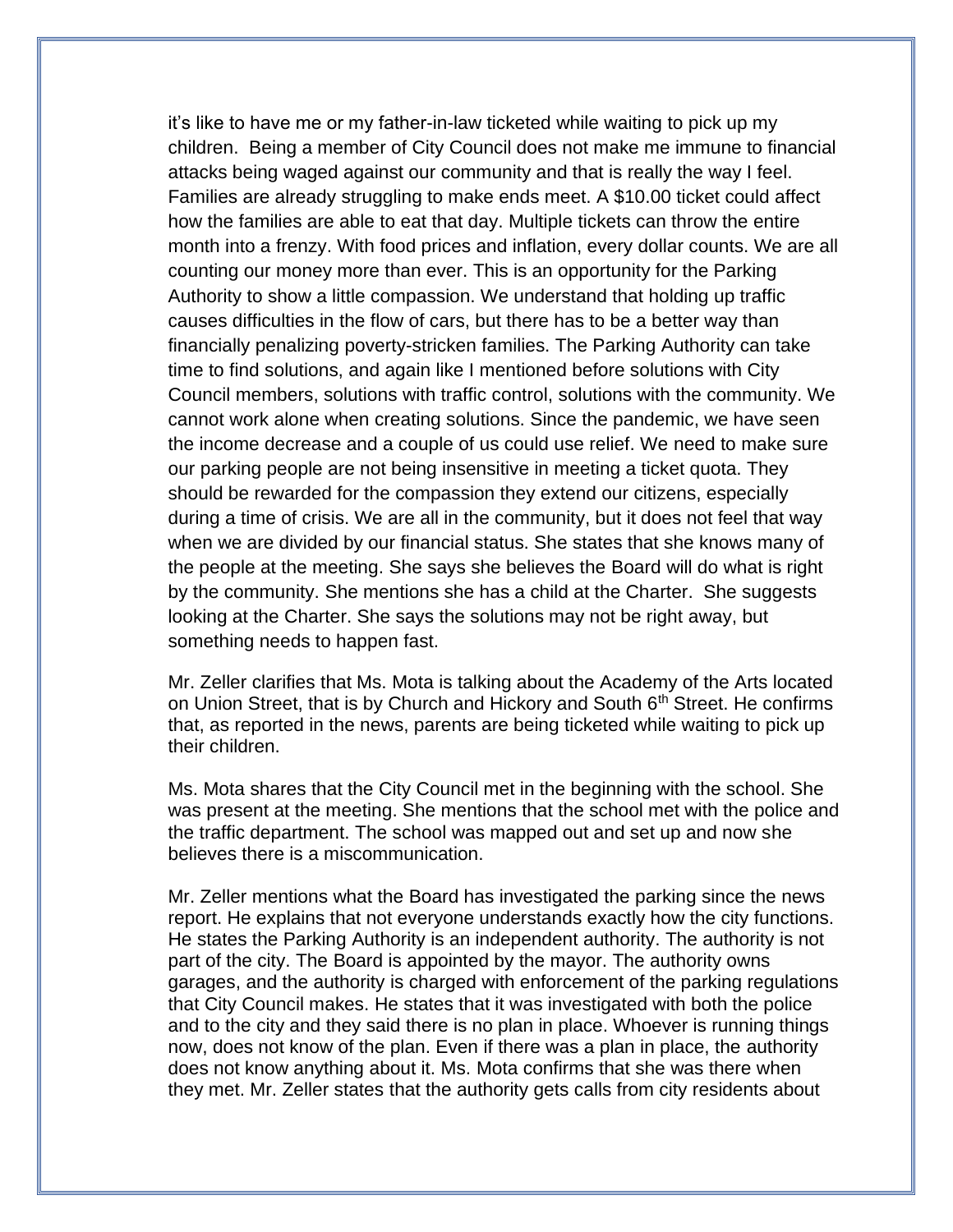the traffic flow, which is why there is action to issue tickets. Mr. Zeller suggests that the Board get together with city administration, the streets, city council and come up with a better plan for the Arts Academy. There needs to be investigation for a better plan. He mentions that the lack of communication has been fairly prevalent among the agencies. Ms. Mota agrees with Mr. Zeller. The authority is always an afterthought. The authority does not get to have clear instruction on what exactly to do. The authority has officers out on the street doing the enforcement and it should not be their job to exercise discretion as to whether it is a good idea to give a parking ticket. Mr. Zeller suggests that everyone on the Board to try and look at what's happening. However, in the interim, the authority cannot have people stop in the middle of the street because there are certain safety issues. Mr. Hendricks asks Ms. Mota if the police were at the meeting, along with traffic control. Ms. Mota confirms that they were and that there was a plan. She helped the school from the beginning. She is at the meeting as a concerned parent. Mr. Hendricks asks if there was anyone there from the Parking Authority. Ms. Mota says no. He further asks if anything was ever relayed to the Parking Authority about the traffic plan. Ms. Mota states she does not know that and that there is a disconnect. Mr. Hendricks states that all the entities need to all get together and put together a plan that is functional, safe for everyone, especially for the children.

Ms. Nadia Alicia from Allentown states that she is not there to talk about that particular incident. She is a resident for 24 years, a graduate of Dieruff and a former ASE employee and a current child and preschool director. She is a parent of 2 children who attend the Arts Academy Elementary Charter School. She is there to voice her concerns about the current practices of the Allentown Parking Authority. She requests that the Board is held accountable and requests that there is an evaluation of the current leadership, the Board representation, as well as the operation and training of staff. On representation, the City of Allentown has a majority population that has been identified as Hispanic or Latino. This population is currently under-represented on this Board. She asks APA and the Mayor of Allentown to appoint representatives that are a reflection of our diverse community, this includes ethnicity, gender and geographical location of residents. On current practices the APA has operated a business that is systematically a process. This is done through excessive and unjust ticketing in targeted areas of the city. Also, a process that discourages residents to appeal tickets in court, which I have experienced and also, holding public Board meetings in the middle of the day which are not accessible to the common folk. On leadership, the City of Allentown has failed its residents by prioritizing the financial interests of the APA rather than the needs of its residents. Furthermore, the two representatives appointed to this Board by the City of Allentown have failed us, the constituents. The Executive Director, along with Deputy Directors of APA have failed to operate a business that also serves the needs of Allentown. They have failed to build a culturally and geographic responsive system, adequate training for employees that have boots on the ground. Quite honestly, we all understand that this entire organization was created to generate revenue and it has become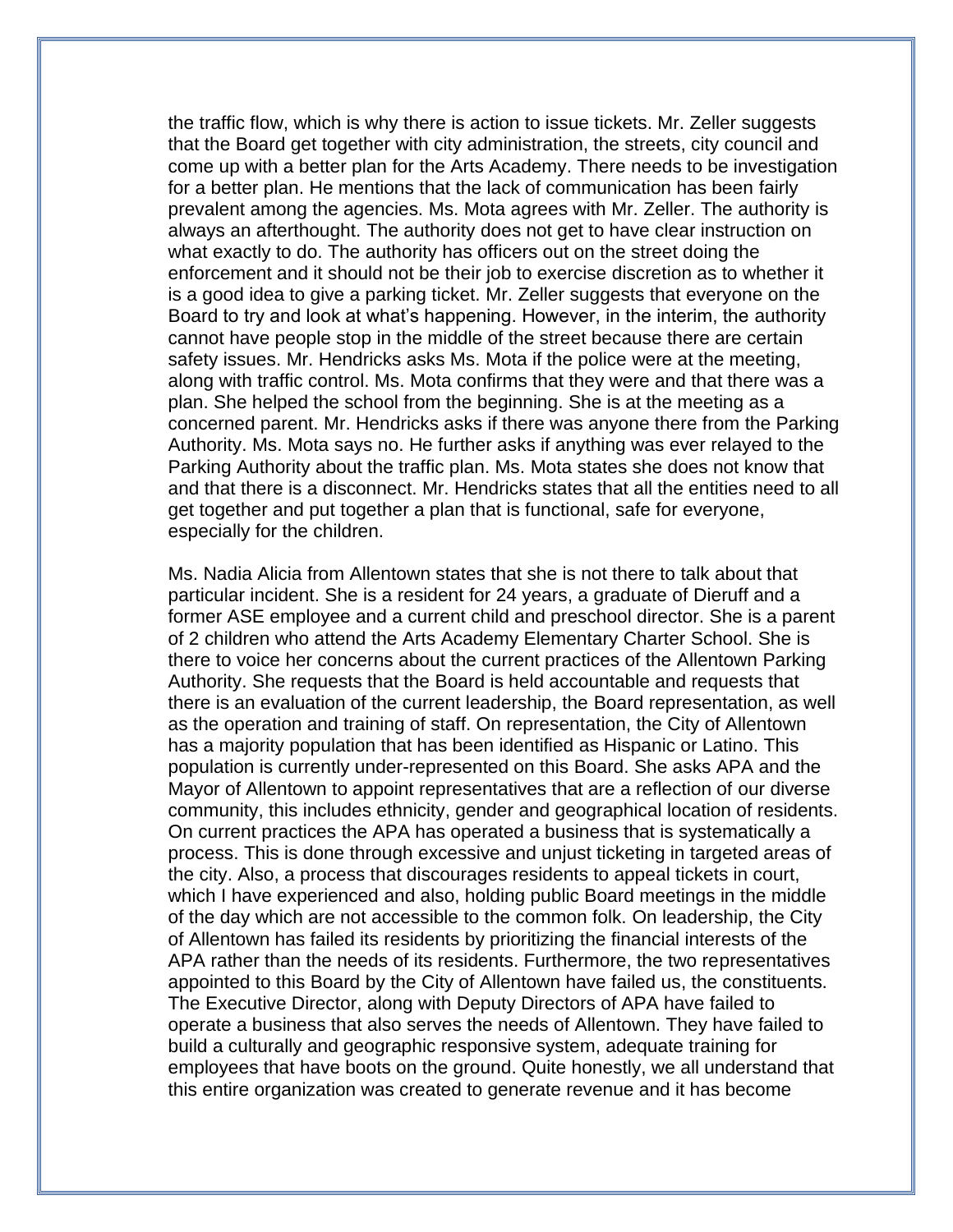evident that those who will benefit the most financially are those responsible for building a systematically oppressive system. In the year 2021, this is no longer going unnoticed, it is no longer undocumented, it is no longer unseen or unspoken about. The Allentown Parking Authority has a responsibility to provide a service that is appropriate for our city. The City of Allentown has a responsibility to appoint representatives that prioritize the interest of our residents. So today, I am simply here with my comment to ask both the APA and representatives of the City of Allentown to fulfill those responsibilities. Mr. Zeller asks what areas are you referring to that the APA is targeting? Ms. Alicia responds by saying that she is not there to answer questions but to give comment and she would like to hear the meeting. Mr. Zeller comments that her statement was very general comments. He explains that the Board is set by the Bylaws and its charter, that there is one mandatory appointment from City Council, one person that is mandatory from the city finance department and then he believes there are three other members at-large. Mr. Zeller states that the Parking Authority nor this Board have any appointment power. Mr. Zeller mentions that there will be a new mayor that will take more of an active role that will listen to these minutes. Mr. Zeller does not understand the profiteering comment. He explains that he spends a lot of time with the Board, he is a purely a volunteer and he is not paid one penny. The salaries of all the employees here are in line with all of the employees with other agencies throughout the cities. Even at those rates, the APA is significantly undermanned, and it is tough to attract talent and training. We have job posts of openings. If there is a concern about the composition of the workforce at the authority and you know folks that are looking for a job that you would like to see help steer the ship at the Authority of a more kin composition, please tell them to sign up. We are in desperate need of various levels of hiring at the Parking Authority. We had difficulty before the pandemic and after the pandemic. We have four postings at this time, and we need an unlimited number for event staff. There is a high amount of turnover. The parking business is not a glory business in any way shape or form. The Board will try to be in tune with the changing demographic of the city, supporting that, supporting different cultures, supporting economic growth because it all comes back to dollars. Ms. Affa asks for the percentages of color or Latino employees and in higher positions such as supervisors and managers. Mr. Morgan does not know the percentages, but he does know that our management staff is equal men and women. We have Latino managers, also supervisors and also our workforce is more than 50%. Mr. Morgan is talking about everybody who works for the APA. He mentions that we have in customer service we have two Hispanic people who speak Spanish, a man and woman and two African American. Our enforcement staff alone, if you look at the breakdown between male and female, whites, Hispanic and black, you will see we do not hire for numbers. We hire the ones who have the qualifications for the job. Ms. Affa does agree with Mr. Zeller that we need to be a lot more customer friendly. There needs to be open communication. Sometimes things happen during events, and we do not even know about it. It happens a lot and the Parking Authority always gets the brunt of it. Ms. Affa believes that the Board wants to start helping the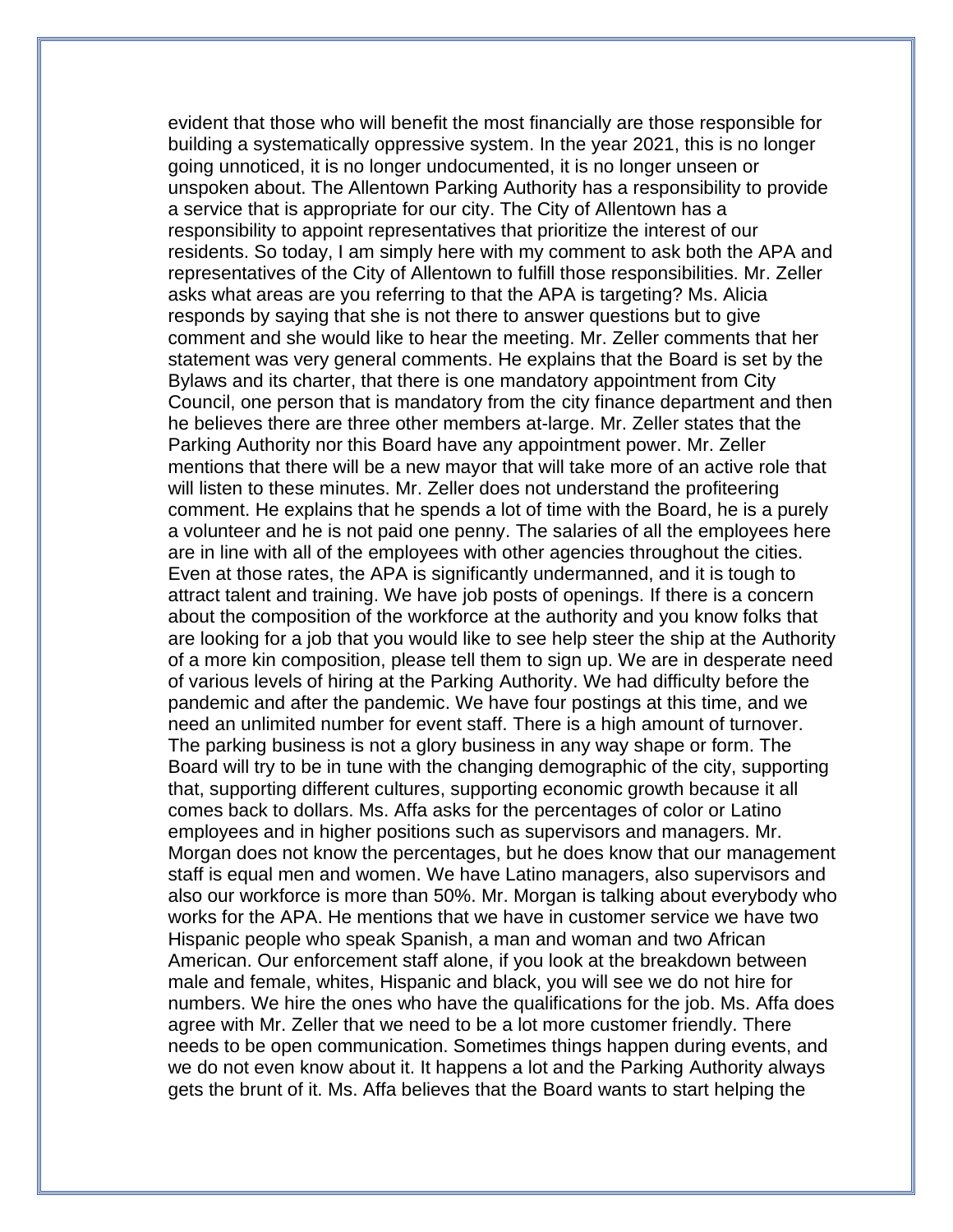people. Mr. Napoli adds about the profiteering that Mr. Haney did a study a couple of months ago where the Board compared Allentown's violation rates to the rest of the state that includes Pittsburgh and Philadelphia, but also cities like Scranton, Reading, Harrisburg, Lancaster. It was determined, and this is all public record based on violation rates in every city, that the Allentown Parking Authority is by far the lowest across the Board with the exception of one violation, double parking. We were in the bottom 20% compared to every other city in the Commonwealth. It doesn't mean that we are the best, it just means that if we are in the business of profiteering, we are doing a pretty lousy job of it. Also, if you are familiar with residential parking permits that was a program implemented about 25 years ago and the cost sense residential parking has gone up zero. Mr. Napoli has done its best to keep the cost down. Mr. Hendricks mentions the comment of being culturally insensitive. He mentions being on the Board because of his knowledge because he was a traffic Captain for the City of Allentown. The incident was unfortunate and it something that will need work. We do not do enforcement based on the color of someone's skin. It is based on the vehicle and where it is parked and if it is in violation. Mr. Hendricks mentions that he does not get paid to be on the Board. There are many times the Authority takes the brunt from many people, double parking being a big one. Yet it is one of the most unsafe practices people continue to do in the city on North  $7<sup>th</sup>$  Street. We get more complaints from people about that and that is why we are probably one of the highest. Mr. Zeller confirms that we do target North 7<sup>th</sup> Street and it has nothing to do with color of anybody's skin. It has to do with that it is the gateway to our community, and we get regular complaints about double parking. Ms. Affa states that she believes we can help our citizens, especially with dropping off children. Mr. Zeller states that we need to support the institutions, schools, churches, hospitals. Mr. Napoli talks about the  $7<sup>th</sup>$  and Allen project that was a sizable investment to help alleviate double parking and that there are ways to come up with solutions.

Pas Simpson of Allentown introduces himself. He states that it isn't just about ethnicity, but location. Where we put our parking authority makes it shelter certain different ethnic groups. We know that there is a cluster of black and brown people in the heart of center city. He talks to a lot the parking authority people. He states that they do not feel the same support. He states that he has had a number of parking authority people come to him because he is a community outlet. He does have jobs available. He states that these people do not have first adequate training where they feel comfortable, second the areas where they are usually put look like people like us and third, when they do come back to say hey maybe we shouldn't ticket they don't feel like they still have the same power. Those are specifics. Mr. Hendricks asks who he is speaking about. Mr. Simpson states he is talking about enforcement officers. As far as saying it is not racial, how many enforcement officers are deployed in certain parts of the city where black and brown people are the most, not just the arts school but even the parents around Central Elementary. There is a disconnect in both the enforcement officers, the administration, and the community. For us to pretend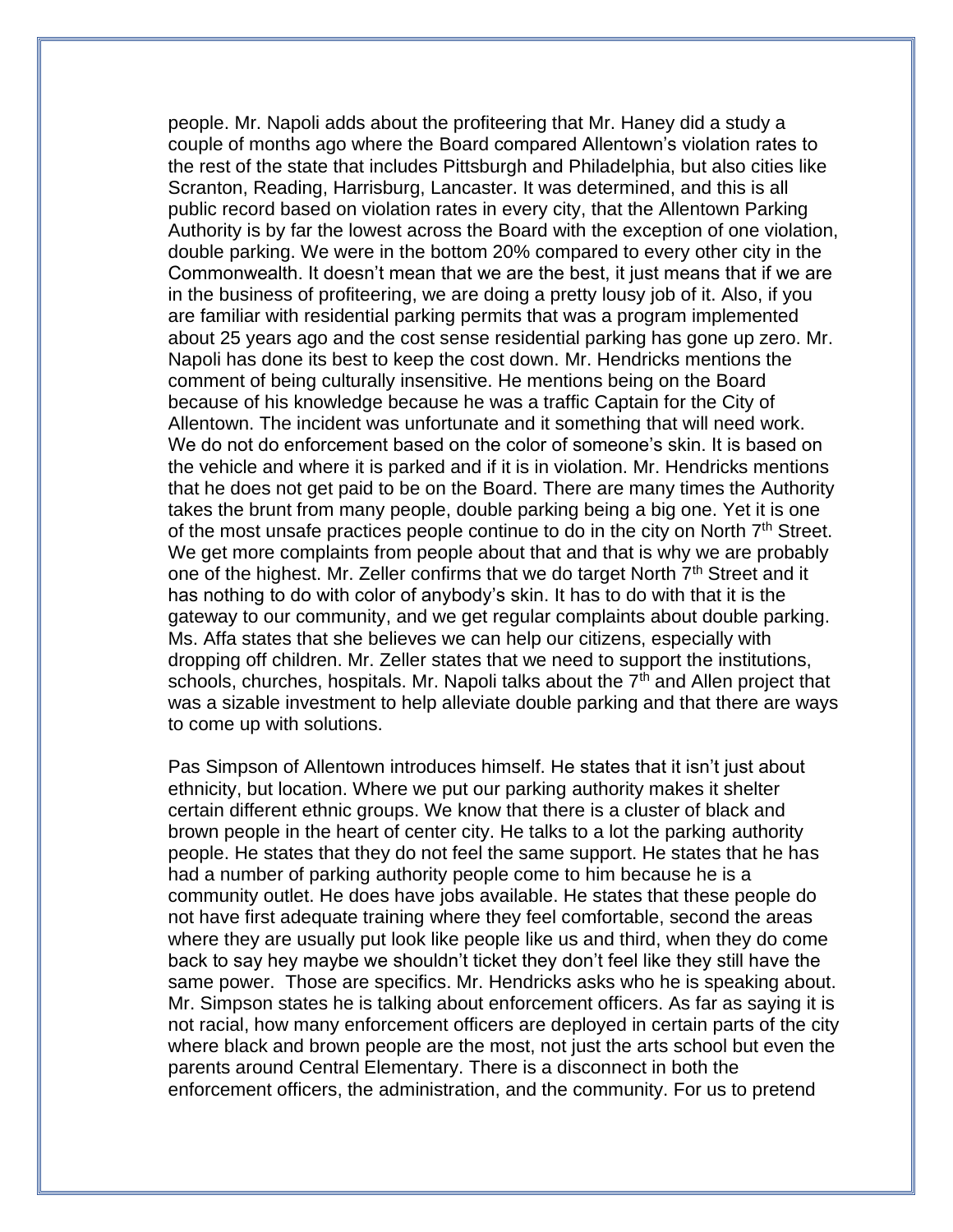that this is not a racial thing would us acting like, you do the number of tickets, the number of enforcement officers, the number of hours they spend in center city and the east side. If you do all those things, what are those numbers going to reflect. He does not think Allentown Parking Authority is the worst. He says there is some room for growth, room for accountability. He mentions that Mr. Hendricks has served for 43 years and that he doesn't doubt that he knows what he is talking about with parking. A meeting at this time, most people who have real complaints can't make it. He mentions that the makeup of the Board is no reflection of this city on the Board. Mr. Hendricks states that he has lived in this city for 68 years and that there is a reflection of this city. Mr. Simpson asks for demographics and who lives in center city. Mr. Zeller mentions that he lives on the outskirts of the city. Mr. Hendricks mentions that he did live in center city on 7<sup>th</sup> Street. Mr. Hendricks states that yes, the majority of tickets are written in center city because the majority of people and parking is center city. Mr. Hendricks says that probably the area of center city has the most highly populated and also condense, smaller area. It makes sense. You are not going to be writing tickets to the far east side, the south side, or the north end. Mr. Zeller states that we need more parking put in pocket communities to support our communities. The first step was North  $7<sup>th</sup>$  Street. Ms. Affa states that she has been here for 15 years. She says that she lived on  $12<sup>th</sup>$  and Chew for 40 years. She just moved two years ago and does not think any differently than she did for 40 years. Just because she lives on the west end her mentality has not changed. She thinks that just because some of the Board outside of the inner city does not make us any differently qualified to help. It would make no difference how the Board would run if there were three people of color on the Board. She states that they are doing the best they can for nothing. They do not get paid to do this and they try very hard to do our jobs. Mr. Simpson states that there has been an increase of people living in the city, but no increase of parking, especially in center city where it affects the black and brown people. Ms. Mota wants to know what we are going to do for the parents of the arts academy. Mr. Zeller states more training for the enforcement officers in getting them up to speed and customer service is always a struggle. He would like to, in open business, discuss what recommendations we would have as a Board in working with the city on the Academy of Arts school issue. Mr. Zeller asks if there is a public safety sub-committee. He further asks if that is something the parking authority, streets and police could take part in and discuss. Ms. Mota states she is the chairperson of public safety. Mr. Hendricks says they will notify the traffic engineering and the police department. Ms. Affa states that the academy has been there for five years. She asks if this is an isolated incident. Mr. Morgan states that we get complaints all the time. Ms. Mota states that people get ticketed what they do is pay because they have to take off of work to fight the ticket or they get found guilty. Ms. Affa asks to know how many people get ticketed at this academy. Ms. Affa asks if this is a one-time thing or has this been going on the last five years. Ms. Affa would like to see the statistics. Ms. Mota asks for more customer service.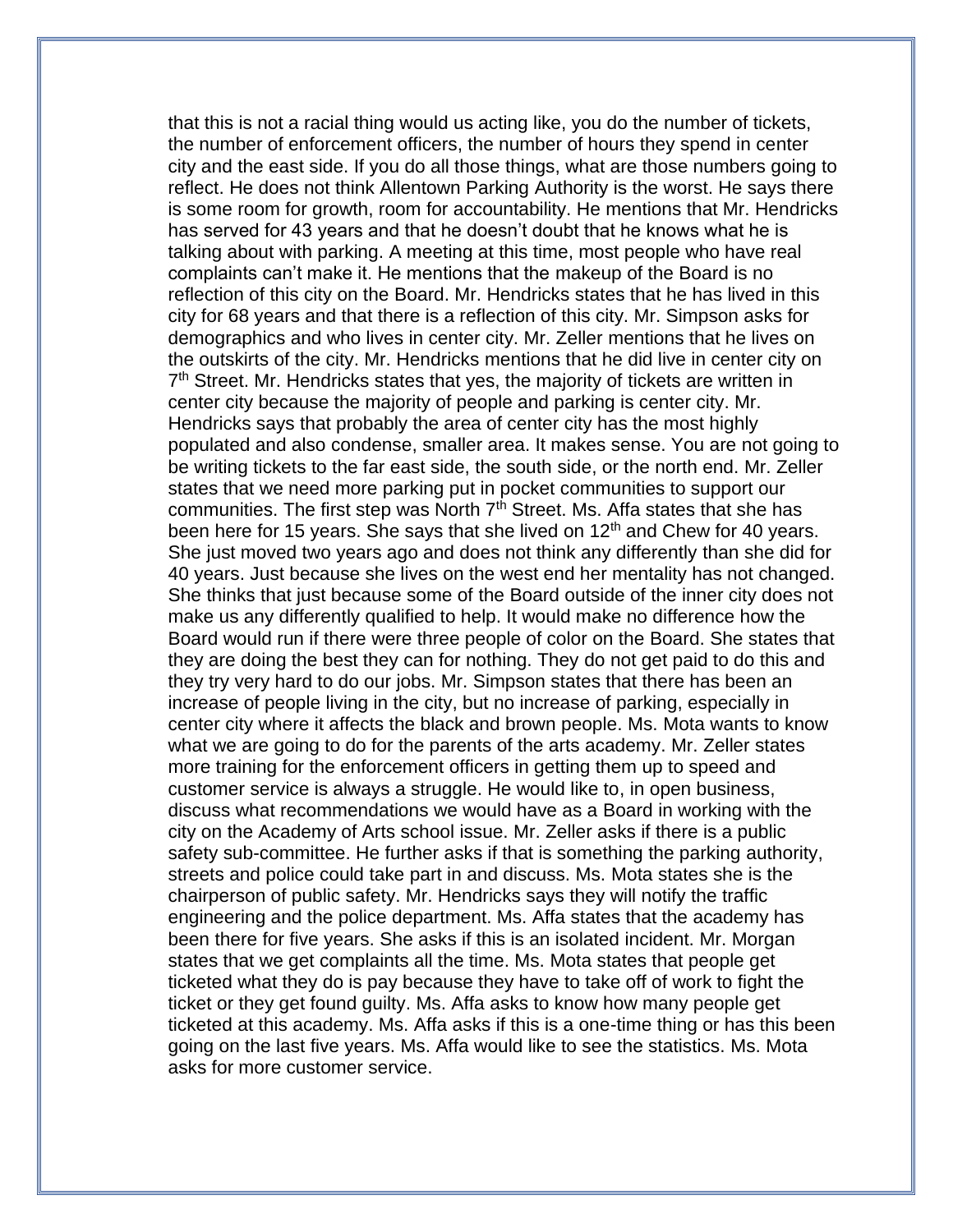Mr. Zeller asks if we addressed everybody's comments to get on with other business.

Mr. Hendricks made a motion to approve the October minutes. Mr. Napoli seconded it. The Board voted and approved the October meeting minutes.

**The Board broke for an Executive Session at 1:14 p.m. The Board ended their Executive Session and the regular meeting resumed at 1:49 p.m.**

There were no motions during Executive Session.

## **EXECUTIVE DIRECTOR'S REPORT**

Mr. Morgan mentions we covered the RCAP application.

Mr. Morgan gave the report about the North  $7<sup>th</sup>$  Street project. He mentions they are working on the driveway entrance. Mr. Morgan said it is paved. Plantings are next week. Then striping and then it will be opened. Mr. Morgan reports that two ladies were hired to make face-to-face contact with residents and businesses on the 500 and 600 blocks. They have signatures from people that they talked to. The families have two cars, three cares. The people who were most interested were businesses for their employees. Everyone has been notified even those who were not there received a paper.

Spiral Deck – Pennoni should be finishing up the engineering report on that this month so that next month there will be a report to look at as to what needs to be done. So far, nothing structural.

Mr. Morgan turns it over to Mr. Haney. Mr. Haney states that the numbers dropped in October for our targeted enforcement of  $7<sup>th</sup>$  Street. Part of that is because we have had a nice increase of hiring on the enforcement side. We pulled some officers to assist with training during the month to get these officers trained and out for their shifts. So, there were only 46 double parking issued in October. September was 93 so it is obviously a big drop. However, year to date through October we were sitting at 979 tickets which is 332 more than last year and that's at the end of October. There is still November and December to go. Mr. Haney states there were 1,322 requests for enforcement in the month of October. That is a little down for September 1,533 for a dip of 211 calls. However, year to date through October we have taken 12,715 calls for enforcement. Mr. Haney mentions that the Board had made the decision to drop the hourly rate on unit blocks of  $4<sup>th</sup>$  Street and 12<sup>th</sup> Street from \$2.00 an hour to \$1.00 an hour. The change was made yesterday morning through the mobile app. It went into effect at 8 o'clock yesterday morning.

## **FINANCIAL REPORT**

Mrs. Dayton gave the financial report in Mrs. Abercrombie's absence.